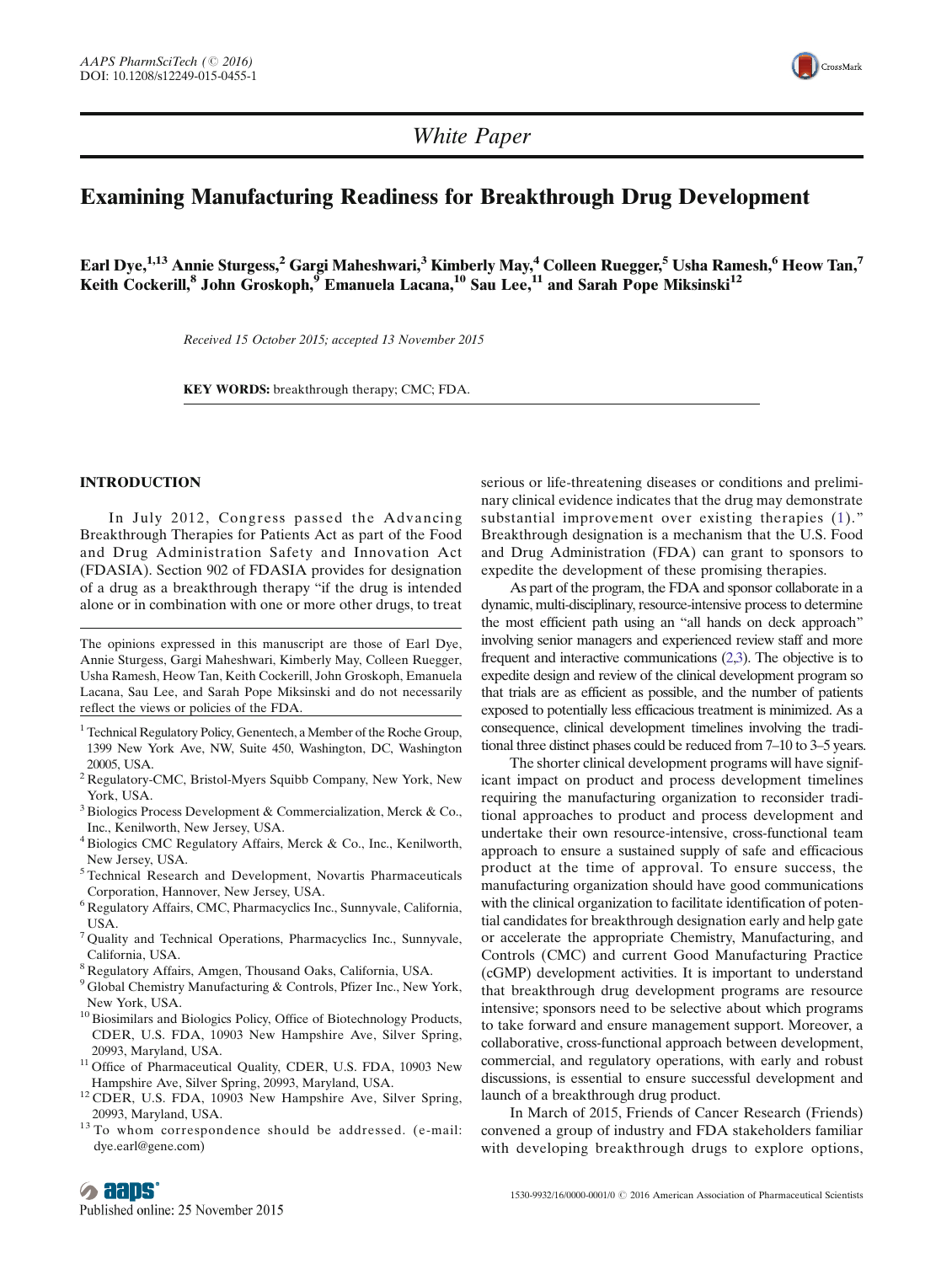manufacturers of small molecule and biologic products have for front-loading certain critical manufacturing activities to speed development of breakthrough therapy drugs. This expert group also explored options for science- and risk-based approaches to mitigating the potential risk of having less CMC information at the time of launch versus the benefit of having these innovative new products available to patients sooner. The considerations captured in this white paper outline approaches that sponsors have taken to successfully manufacture breakthrough products as well as new approaches that aim to further explore potential efficiencies in bringing breakthrough products to market. These ideas were presented at a public forum, convened by Friends, on June 10 in Washington, DC, in an effort to seek broad feedback on the recommendations put forth to expedite rate-limiting steps in CMC and cGMP for products demonstrating high clinical benefits while ensuring an adequate supply of safe and efficacious product at the time of approval [\(4](#page-9-0)).

### BREAKTHROUGH DEVELOPMENT PROGRAMS MAY PUT CMC/GMP ACTIVITIES ON CRITICAL PATH

Timelines for completing CMC/GMP activities for a breakthrough product will be driven by the design of the clinical development program for the breakthrough product. Each development program will vary depending on the complexity of the product, how soon accelerated CMC development activities begin, availability of platform technology, relevant prior knowledge, and timing of designation. If the breakthrough designation is granted at an early development stage following promising preliminary clinical data, some of the phase III CMC-enabling activities may need to be accelerated. On the other hand, if a breakthrough designation is granted to a product in late stage development, the challenges for manufacturing readiness may be less burdensome but may also need to be addressed in a more compressed time frame. While drugs approved under the breakthrough pathway still need to meet statutory requirement for product quality, safety, and efficacy, balancing risk to product quality and availability for patients is critical. Therefore, development of breakthrough drugs necessitates risk-based approaches to product and process development, commercial readiness, and regulatory filings, with a focus on a reliable supply of quality product available to meet and sustain market demand. To this end, conventional timing for certain activities may be shifted, with some activities starting sooner, some completing later, and others potentially deferring post-filing (e.g., some aspects of process optimization). Additional activities (e.g., increased testing) may also be warranted based on the overall risk of the breakthrough product coupled with available supporting data.

# MANUFACTURING CONSIDERATIONS FOR BREAKTHROUGH DRUG DEVELOPMENT

Some critical product and process characterization activities could be addressed earlier and may facilitate manufacturing readiness for breakthrough products. While the considerations below may aid in introducing efficiencies into the development process, they are not intended to be prescriptive, rather reflective of best practices based on prior experiences or discussions, and rely on establishing early and robust communications with the FDA to ensure suitability with the specific development program. Where appropriate, molecule-specific recommendations are noted for consideration.

# In General

- Selection of the best molecular candidate for development based on physical-chemical properties and the pharmacokinetic (PK) profile for small molecule drugs or screening for and engineering out, where possible, hot spots for degradation or undesired modifications for biologic drugs
- & Ensuring the fit of candidate molecules into the manufacturer's platform for drug substance (DS) and drug product (DP) and related processes to improve speed and robustness
- & Front-loading activities to address non-platform behavior and/or unusual product and process characteristic
- & Assessing Critical Quality Attributes (CQAs) earlier and front-loading method validation activities for them
- Incorporating preliminary quality target product profile (QTPP) and bridging in the development of clinical service dosage forms for early clinical studies (i.e., phase I), which may generate data to support a breakthrough designation (e.g., identification of whether enabling formulations are needed to support rapid development)

### **Biologics**

- & Use of cell line and vector constructs for which significant prior knowledge/platform knowledge is available (e.g., viral safety aspects), with the clone selected for phase I studies, ideally carrying through to commercialization, thus minimizing any comparability concerns arising from cell line changes; appropriate methods should be used to establish clonality
- & Assuring preliminary cell line stability for launch should be demonstrated (e.g., limit of in vitro cell age validation)
- Design and use of host cell protein assays that are comprehensive in their coverage and can be used for multiple products (from the early stages of development and all the way through commercialization)
- & Performing sequence variant analysis early in development and on aged cells to understand and control potential cell line variability

### Small Molecules

- & Early identification of the most thermodynamically stable salt form
- & Gaining concurrence on final market image (color, shape, size, and package for tablets) prior to formal stability batches or develop a bridging plan (i.e., color change)
- Early CMC risk assessments to support prioritization of experimental studies
- & Evaluation of genotoxic impurities: Impurities, impurity controls, and the establishment of Regulatory Starting Materials (RSMs) are related elements of the drug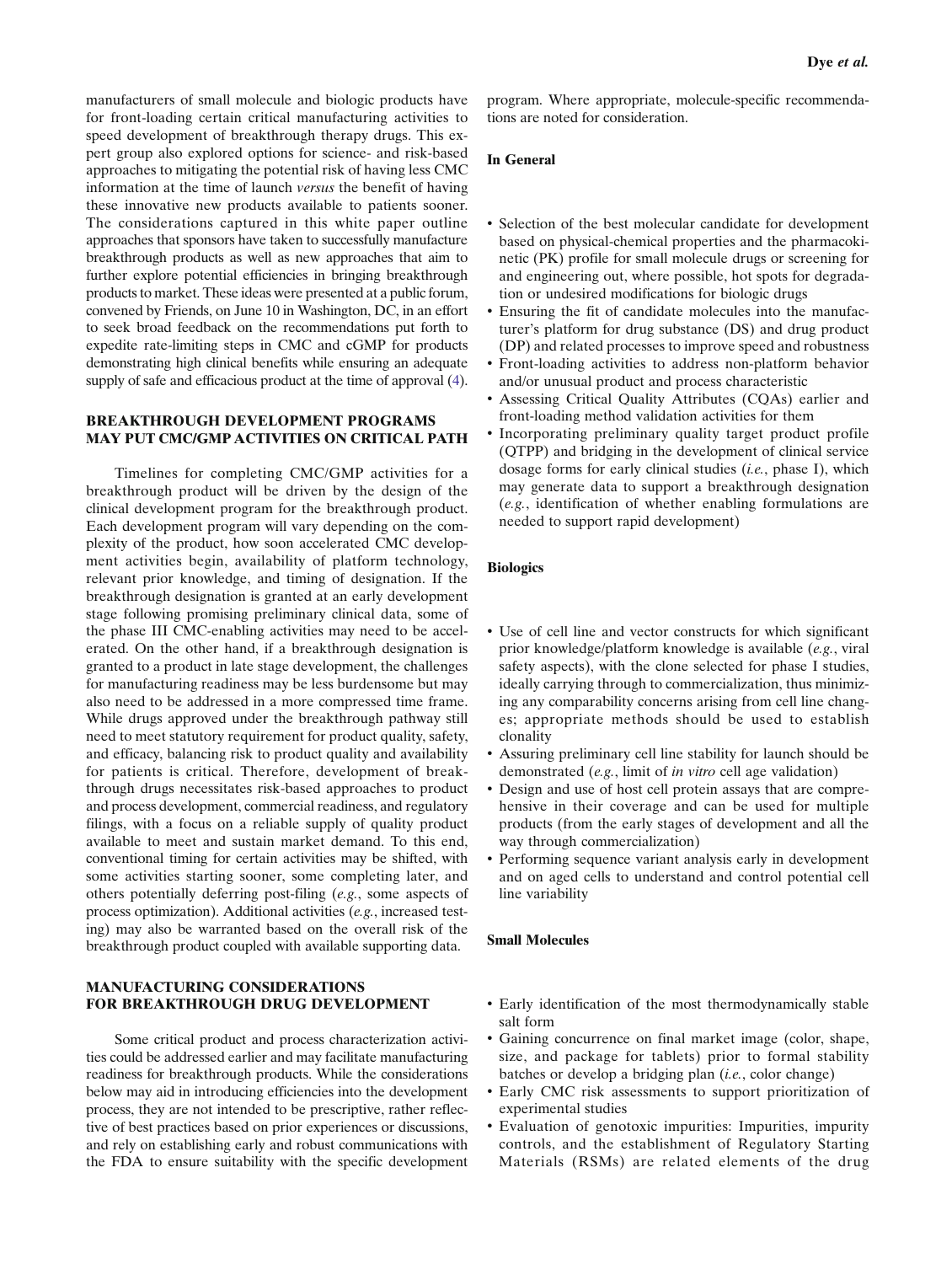substance manufacturing process. With less time to optimize the drug substance process as compared to a traditional development program, it may be necessary to invest more time in negotiation of impurity specifications and designation of RSMs with the FDA. As appropriate, commitments may then be made to reevaluate these elements after launch when the process can be further optimized

Various CMC/GMP development strategies that might facilitate breakthrough drug development are discussed below. In addition, a table from the European Federation of Pharmaceutical Industries Association (EFPIA) Technical Development and Operations Committee (TDOC) Briefing Paper ([5\)](#page-9-0) [\(Annex 2\)](#page-7-0) is included to provide additional examples of opportunities available that might be considered to accelerate traditional CMC approaches for drug development and manufacturing to ensure early access to patients. These proposed strategies will be supplemented with examples ([Annex 1\)](#page-5-0) of actual experiences that companies have had working with FDA to implement some of these approaches for expediting approval of breakthrough drug products.

### Process and Formulation Development Considerations

Expedited clinical development programs for breakthrough therapy products will shorten the time available to optimize phase III and commercial manufacturing processes. This will necessitate prioritization of development efforts on process reliability over yield and cost of goods. As a result, process and formulation optimization may need to be deferred to post-approval; if it can be determined, there is no impact on patient safety or product availability. Some activities that might be considered to speed development activities include the following:

- & Launching commercial processes with limited experience, but sufficient data to ensure that the process can reliably produce a drug to meet the expected quality safety and efficacy profile and optimize post-approval
- & Using data from development material or the clinical supplies, with adequate comparability data to support material from initial commercial process lots, may be needed
- & Consider delaying intermediate hold time studies and instead doing straight through processing and scheduling of intermediates to speed process development
- & Lock the phase l/ll drug product formulation and optimize post-approval to avoid need for bioequivalence studies
- & If efficacy is indicated in phase I clinical studies, in oncology patients, sponsors may want to strive for a commercial dosage form to be used in the pivotal phase II clinical program
- & For biologic products, optimize cell line development early and carry through phase lll and commercial production
- & For small molecule products, the focus should be on the active pharmaceutical ingredient (API) and excipient attributes impacting formulation and DP manufacturability and performance
- & Consider close alignment on linkages in control strategies (e.g., particle size distribution impact on dissolution for small molecule drugs) and overarching themes that might apply to both biologics and small molecule drugs (e.g., moisture sensitive API)

#### Manufacturing Scale and Launch Site Considerations

- & Determine, as soon as possible, launch sites for DS and DP, clinical versus commercial
- & Clinical manufacturing facilities, used for launch, would need to meet the same quality/GMP expectations as commercial manufacturing facilities
	- Key differences for consideration may be:
		- Cleaning verification versus cleaning validation
		- & Multi-product manufacturing, including investigational compounds with limited safety data
		- & Considering dedicated product contact equipment and/or use of disposables to minimize concerns may be useful. Disposables may also assist with cleaning validation issues
- & Gaining concurrence on comparability strategy/protocol for post-approval site changes in advance may lend confidence to manufacturer's ability to ensure sustained supply postlaunch, particularly when expediting launch upon initial approval
- & If using a contract manufacturing organization (CMO) for DS/DP, ensuring there is capacity to allow rapid scale up and to support commercial volumes will be critical
- & Consider decoupling drug substance and drug product qualification lots (e.g., using clinical DS for DP qualification), when feasible to save time on the critical path to licensure
- & Pivotal clinical studies could be performed with material from different scale and/or site than is intended for long term commercial production (e.g., studies originally expected to be phase II studies could be used as pivotal studies)
- Scaling-up phase III clinical lots to commercial scale for launch with bridging comparability study

#### Process Validation Considerations

Process characterization/process validation (PC/PV) studies impacting patient safety must be complete prior to filing. In addition, sufficient process characterization data from clinical and pilot scale lots should be completed to assure process capability and reliability for providing commercial product supply at launch until further PC/ PV activities are completed. The following approaches could be considered for discussion and agreement with FDA.

- & Due to the likelihood of having limited manufacturing experience at commercial scale, the number of full-scale validation lots at the time of filing may be lower than a typical application
- Determining if clinical DS could be used for DP process validation, through early alignment with FDA on starting materials (e.g., small molecule products) is critical
- $\bullet$  Leveraging process and product platform knowledge (e.g., for monoclonal antibodies) with appropriate justification to speed development
- $\bullet$  Leveraging life cycle validation principles, "continued verification<sup>"</sup>
	- Using development experience/smaller scale batches in Process Performance Qualification (PPQ) strategy
	- Identifying whether some PC/PV studies could be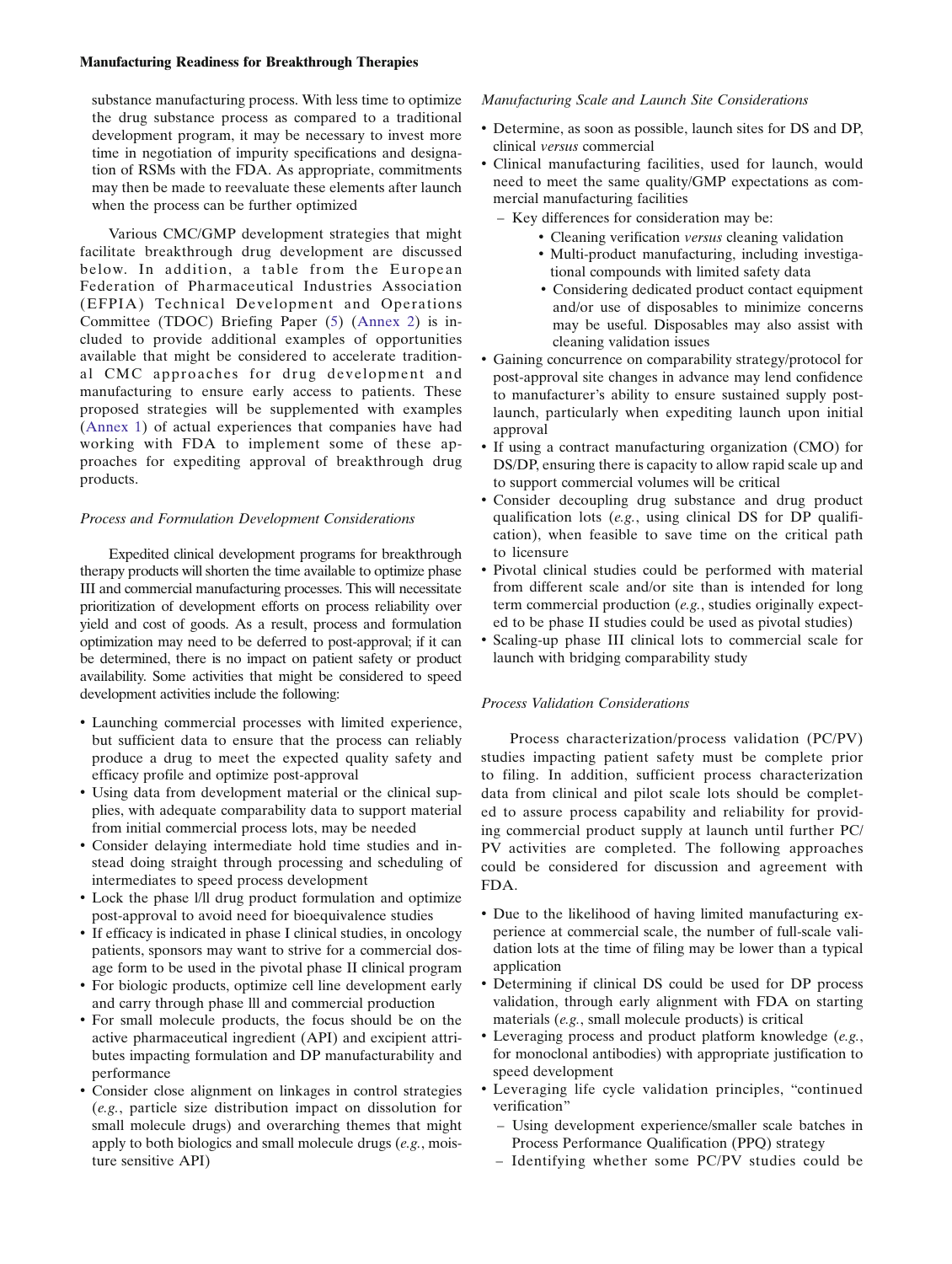deferred, such as process linkage studies or chromatographic resin reuse at full lifetime

- & Considering concurrent validation approaches, based on the FDA Compliance Policy Guide, CPG Section 490.100 ([6](#page-9-0)), for orphan drugs to allow for product distribution concurrent with release of each conformance batch (e.g., batch specific release option). This could enable launch from a commercial site with limited number of batches but is dependent on manufacturer ensuring trust:
	- Prior demonstration of manufacturing consistency for clinical process material
	- A validation protocol for commercial material and at least one executed batch record at time of filing
	- Robust Quality Systems able to effectively manage Corrective and Preventive Actions (CAPAs) and change management

### Analytical Development Considerations

Analytical method development strategies for frontloading of analytical understanding to balance more limited process robustness and support future comparability exercises may include

- & A focus on high priority assays, including but not limited to potency for biologics and content, impurities, and dissolution for small molecules to ensure suitability for control system
- Involving commercial quality control (QC) in assay design during development and co-validating, if possible
- & Using qualified rather than fully validated methods for internal release and stability testing of qualification lots and completing validation before commercial release
	- This approach presents a business risk, if problems arise in validating a method, and should be accompanied with a backup plan requiring retesting lots and/or implementing alternative methods
- & Launching from a clinical site with clinical QC release and transferring to commercial site post-launch

### Control Strategy Considerations

Control strategy, based on limited manufacturing experience, but ensuring patient safety and efficacy, may consider,

- & Launching with a provisional control system that ensures consistent product and upgrading the control system postapproval with more manufacturing experience and completion of process validation, such as
	- Filing with an expanded monitoring program with more tests initially, more assay controls, and justify elimination of some tests post-approval as more knowledge is accumulated
	- Filing with broader in process controls (IPC) and product specification acceptance criteria at launch and reevaluating post-approval for specifications that are linked to process consistency
	- Filing with preliminary critical process parameters (CPPs) and CQAs
- & For small molecules, considering all available data, including (1) dissolution profiles and other critical analytical results, i.e., impurities, solubility, disintegration, etc. during development, (2) ensuring stability specifications are justifiable, if requested by the FDA, and (3) considering sunset specifications for some parameters (e.g., polymorphism)
- Utilizing enhanced modeling techniques, where possible to support conclusions
- & Managing second-generation processes through a life cycle approach in the post-approval lifecycle management plan (PALM), which may contain a network of comparability protocols to facilitate life cycle improvements to the product and process
	- For critical aspects, consider submitting draft P.2 section (gaps in data sets) for early FDA review and concurrence

### Stability Data Considerations

Accelerated development timelines may limit availability of real-time stability data, thus launching with reduced realtime stability for commercial material may require

- & Leveraging stability from early development and clinical batches when formulation remains unchanged and product comparability is demonstrated
- & Using forced degradation and stress studies to provide additional supporting and comparability data
- & Providing the stability protocol for commercial material
- & Gaining FDA concurrence and committing to provide more real-time confirmatory data during review and postapproval
- & Enhancing temperature monitoring and control of the product during shipment may be considered until shipping validation studies have been completed

# Pharmaceutical Quality System (PQS) Alignment with BT Product Development Considerations

PQS requirements must be adhered to for breakthrough product development while providing appropriate flexibility to accommodate accelerated activities for breakthrough product development timelines. Thus, the accelerated development PQS strategy for each product will be unique, as it depends on the timing of the BT designation,

- & Flexibility, based on molecule, available product, and platform knowledge will be required
- & Only those activities with no impact on patient safety or product supply should be considered to be deferred
- & A quality risk assessment must be applied to all activities that will be deferred, and the rationale, and controls needed to ensure deferred activities are completed documented
- & Some activities that are normally completed prior to license application may need to be deferred and submitted:
	- Post-submission, complete at inspection
	- Post-inspection, prior to approval
	- Post-market commitments
- & The manufacturing readiness plan can be used for developing internal filing and inspection readiness checklists to ensure all deferred activities are completed or addressed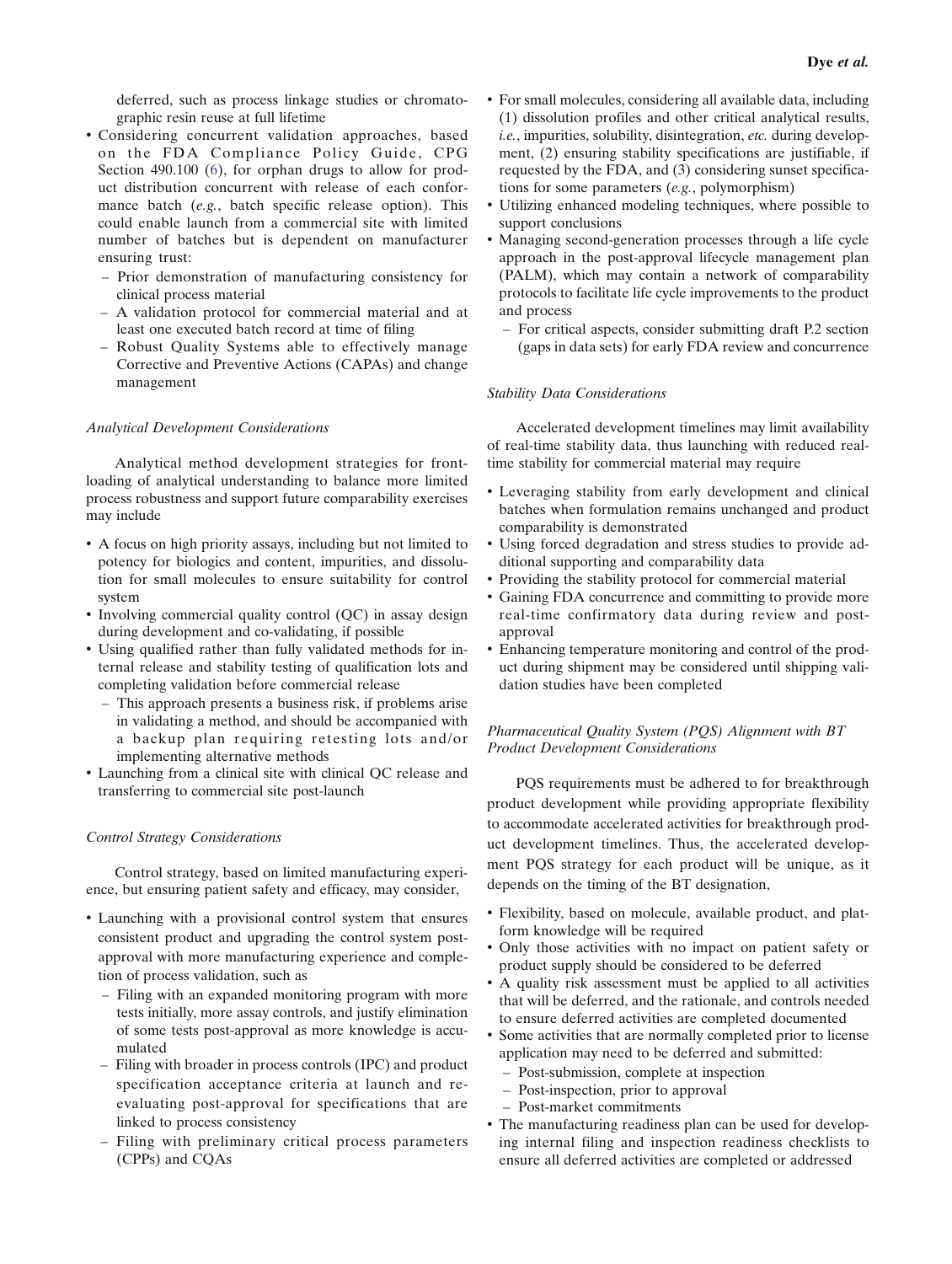– Any PQS deferrals must be documented in a manufacturing readiness plan and monitored to ensure completion

# BALANCING RISK OF LESS CMC DATA AT TIME OF FILING VERSUS PATIENT BENEFIT

In spite of front-loading certain critical product and process characterization activities, it may not be possible in the limited timeframes available to complete all CMC/GMP activities at the time of filing and launch of a breakthrough product. To address this possibility, manufacturers should develop a manufacturing readiness plan, which aligns the timeline for completing the manufacturing activities with those of the clinical development program. This plan should address all manufacturing sites and their suitability and readiness for development and launch of the breakthrough product, the design and implementation of critical characterization tools, the validation approach for process and methods, stability data to support adequate expiration dating for the product, and delineation of responsibilities for the development and commercial teams in addressing these issues. Where gaps exist in completing certain activities, a risk assessment should be performed, addressing the availability of less CMC information at the time of filing and product launch versus patient benefit. This should be coupled with a risk mitigation plan to address these risks either prior to launch or through the use of a post-approval life cycle management plan.

The manufacturing readiness plan and risk assessment should form the basis for discussion and agreement with FDA prior to filing the marketing application. As part of this plan, below are several proposed examples of CMC/GMP activities that may be considered as incomplete at the time of filing and launch of a breakthrough drug product:

- & Process validation with fewer than the standard number of full-scale manufacturing runs
- & Process characterization, e.g., long duration elements like resin reuse, validation of intermediate process hold times, or extending limit of in vitro cell age for life cycle management of a biologic product
- & Available real-time stability data on commercial product
- & Validated transfer to commercial manufacturing site/scale, though some level of assurance will still be necessary regarding transfer for biologics
- & Provisional control system that ensures consistent product with need to upgrade post-approval
- & Reliable process capable of meeting initial product demand with need to optimize process yield and performance postapproval
- & Phase I/II formulation for launch with potential need to optimize post-approval

A fundamental assumption is that risk assessments demonstrate that having less data at the time of filing and launch of a breakthrough product will not compromise patient safety or product supply. Completion of any deferred CMC activities should be documented in a comprehensive PALM that is part of the marketing application and contains detailed timelines, deliverables, and types of regulatory filing to be completed post-approval.

# FLEXIBILITY IN TYPE AND EXTENT OF MANUFACTURING DATA FOR MARKETING APPROVAL OF BREAKTHROUGH DRUG

FDA approval standards for marketed drugs require demonstration of substantial evidence of effectiveness, safety, and product quality. FDA's expectation for pharmaceutical quality is the same for all drugs. However, FDA regulations for orphan drugs do allow for flexibility and scientific judgment in applying approval standards, in terms of the amount and type of data needed for a particular drug to meet the statutory standards. This rationale is stated in FDA's final guidance on Expedited Programs for Serious Diseases [\(2\)](#page-9-0) which states that the BFDA may exercise some flexibility on the type and extent of manufacturing information that is expected at the time of submission and approval for certain components (e.g., stability updates, validation strategies, inspection planning, manufacturing scale-up).^ Open and transparent discussions with FDA on balancing (and mitigating) risk of less CMC/GMP information at the time of filing versus patient benefit should take place prior to filing the marketing application.

# SPONSOR/FDA INTERACTIONS DURING DEVELOPMENT AND REVIEW OF BREAKTHROUGH DRUGS

In addition to a risk-based, front-loaded development plan undertaken by the manufacturer to expedite ratelimiting steps in CMC/GMP for breakthrough drug products, the agency can work with manufacturers on risk-based solutions that facilitate expedited development and review timelines without compromising availability of an adequate supply of safe and effective products for patients. A few areas for consideration are as follows:

- & The traditional and time-consuming process of formal meeting requests, scheduling, briefing documents, and written responses may not be appropriate in the environment of an accelerated breakthrough therapy drug development program. More flexible approaches to ensuring information exchange and understanding should be considered to facilitate expediting development and review. Formal meetings should be reserved for more comprehensive program discussions or critical review milestones.
- Soon after receiving a breakthrough designation, manufacturers should work with FDA on a plan for early and active engagement to schedule and conduct meetings during development to reach agreement on best path forward
- & Consider designating a CMC/GMP point of contact, within both sponsor and FDA, to triage meeting requests and sponsor questions
- Set up secure email to facilitate information exchange
- Agree upon schedule of important review milestones and turnaround timeframes for information requests
- Discuss use of "negotiated amendment" approach to submit agreed upon data packages during the review, for example: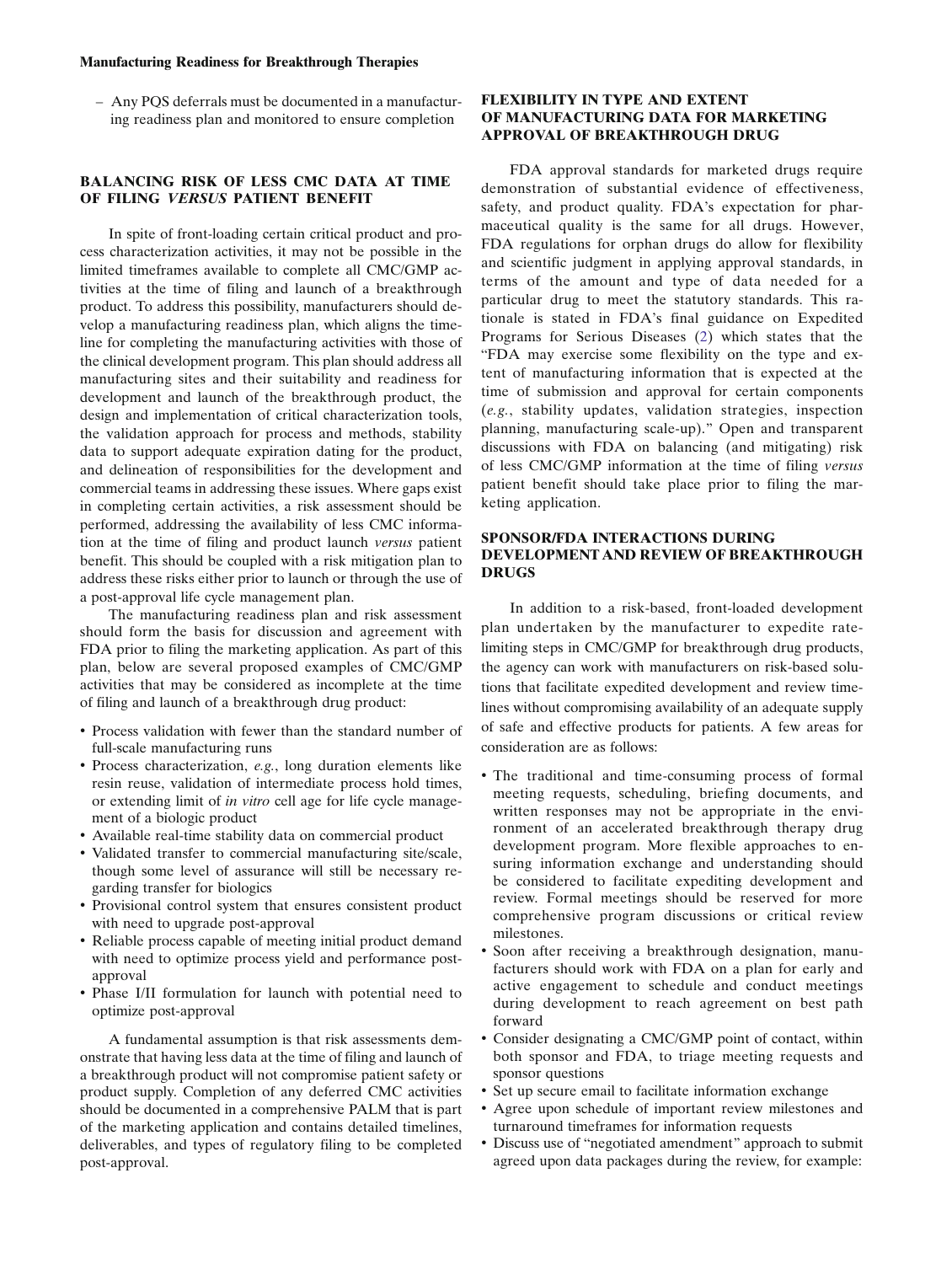- <span id="page-5-0"></span>– Submission of the dissolution method development report and dissolution specification setting strategy for early review by FDA Biopharmaceutics reviewers
- Additional real-time stability data on commercial product
- Additional batch data to support validation
- & Discuss rolling submission of module 3 components to enable more rapid access to CMC and facility data to facilitate preapproval inspection scheduling and conduct; Gain early and frequent access to reviewers via teleconferences to resolve questions, avoid delays, and provide clarity on specific concerns
- & For small molecules, flexibility on the qualification of regulatory starting materials (RSMs), impurities, and impurity controls, perhaps accepting something on an interim basis with a post-marketing commitment to reevaluate these controls after launch. Impurities and their associated controls, including RSMs, should be considered in light of the clinical indication and the potentially life-saving nature of the drug. It may be necessary for drugs which have not been fully optimized at the time of launch to allow for wider initial controls which can be adjusted and refined as more experience is gained in commercial manufacturing provided product safety and quality will not be impacted

# **CONCLUSION**

Breakthrough therapies offer significant patient benefits, but the reduced timelines introduce significant CMC/GMP challenges for product development as well as resource commitments to align the development and commercial organizations. Each breakthrough drug development program will have different risks and constraints, so the specific CMC/ GMP approaches will vary by product and timing of the breakthrough designation. Through careful planning and a thorough understanding, by all parties, of the requirements and timeframes, some activities may be optimized post-approval. Leveraging prior knowledge, platform data, and use of comparability protocols are key considerations for developing a breakthrough drug product. Additional considerations include the use of initial product supply from a clinical process or site, use of supportive stability data from representative pilot scale lots, delaying certain process validation requirements not directly related to patient safety, and consideration of broader product quality acceptance ranges for non-critical quality attributes until further manufacturing experience is gained. As a result, these programs will generate significant post-approval CMC efforts and phase IV commitments to address control system updates, process optimization where needed, and site transfers. The key to success is open and transparent communications with FDA to ensure the development program delivers an adequate supply of safe and efficacious product to patients.

# ACKNOWLEDGMENTS

This article was developed as an issue brief for the Friends of Cancer Research Public Forum on Manufacturing Readiness, held on June 10, 2015. The authors would like to thank the participants of the public meeting and, above all, the

panelists who facilitated the discussions: Earl Dye, Annie Sturgess, Kimberly May, Usha Ramesh, Keith Cockerill, John Groskoph, Emanuela Lacana, Paul Seligman, Diane Zezza, Tom O'Connor, Tim Watson, Christopher Joneckis, and Sarah Pope Miksinski. We also thank staff at Friends of Cancer Research, in particular Marina Kozak, for their expertise, thoughtful input on the manuscript, and logistical support.

### COMPLIANCE WITH ETHICAL STANDARDS

Author contributions All authors contributed in writing the manuscript.

### ANNEX 1

Case studies of actual challenges encountered by sponsors during BT development and flexibilities that were agreed upon with the FDA to ensure product safety and availability at the time of approval.

#### **Biologics**

### Example no. 1:

Genentech/Roche—Gazyva® (obinutuzumab) is a humanized monoclonal antibody approved for the treatment of lymphoma. Acting as an immunomodulator, it targets CD20, killing B cells. Gazyva was the first FDA-designated breakthrough therapy approved by the U.S. FDA in November of 2013. Breakthrough therapy designation was granted for Gazyva late in the development cycle, just prior to the Biologics License Application (BLA) filing. Because of the late stage of designation as a Breakthrough Therapy, most CMC development activities for Gazyva had been completed

- & However, to allow for earlier launch, the FDA encouraged conversion of phase III clinical material to launch material in order to accommodate an early launch (~1 month sooner)
- & Detailed assessments of clinical material took place during PDUFA V mid-cycle and late-cycle meetings with FDA and during PAI at the DS manufacturing site
	- Same commercial manufacturing facilities and same scale of manufacture
	- Same manufacturing processes planned (very minor changes)
	- Transition from clinical to commercial CoA (met all commercial specifications)
	- Qualified persons requested written endorsement from FDA to release
- Very supportive interaction with FDA regarding conversion of clinical material to commercial launch material to get this medicine to chronic lymphocytic leukemia (CLL) patients quickly

### Example no. 2:

Merck & Co.—Keytruda® (pembrolizumab) is the first PD-1 blocking drug approved by the U.S. FDA, in September of 2014, for the treatment of patients with advanced or unresectable melanoma who are no longer responding to other drugs. At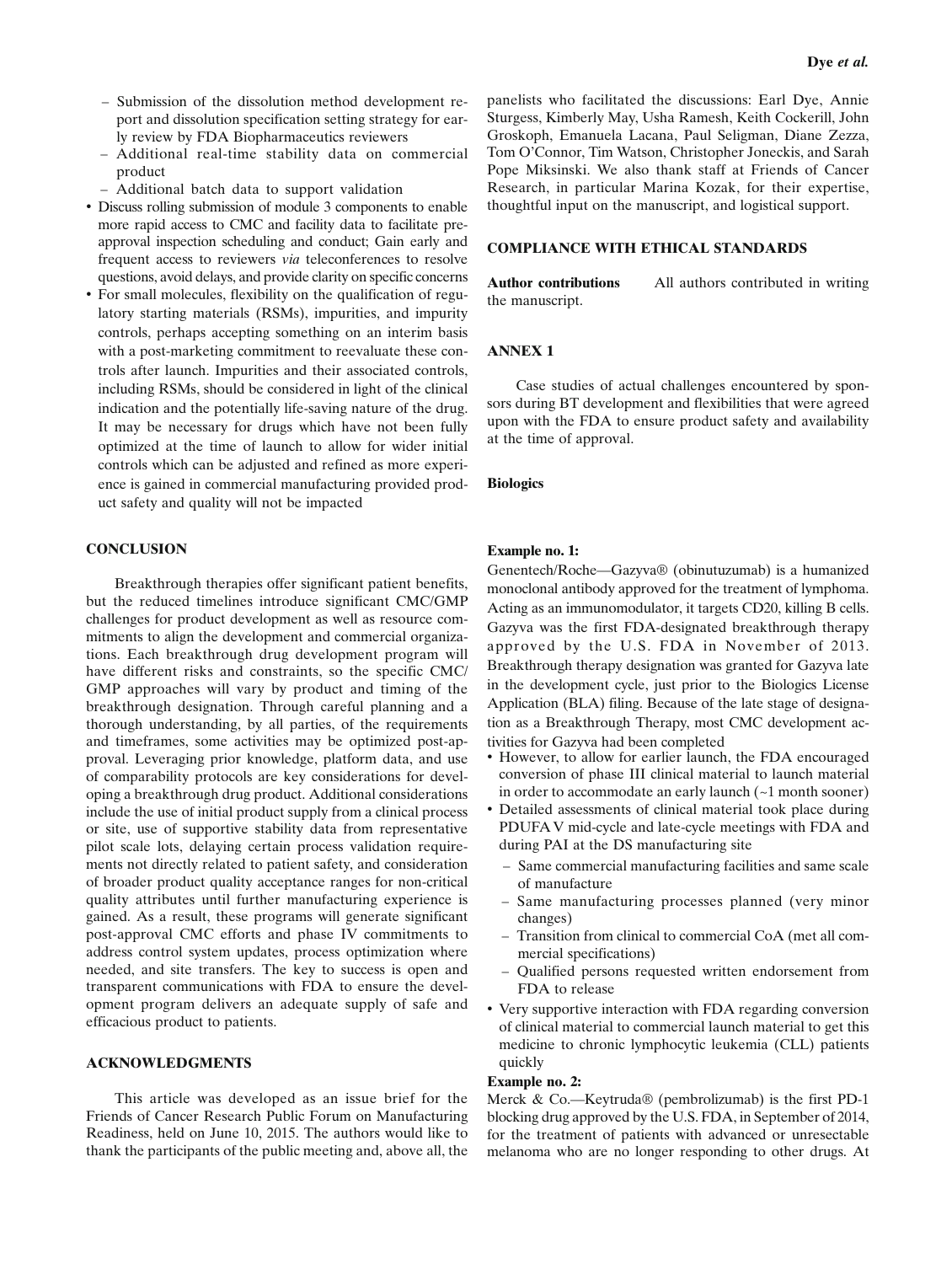the time, breakthrough therapy status was granted to Keytruda®, clinical supplies were only manufactured on a small clinical scale, clinical development was in phase I, and CMC development was stage appropriate, in early stages

- & Expediting CMC readiness to meet clinical timelines meant decoupling DS Process Performance Qualification (PPQ) from DP PPQ, enabling almost parallel execution and completion of DS and DP PPQ activities, both of which were rate-limiting to the CMC file. This was enabled by ensuring no significant process changes were implemented between the clinical GMP DS batches used for DP PPQ and the subsequent DS PPQ batches, saving 4–6 months in the development timeline without incurring additional quality or patient safety/efficacy risk
- & To meet the projected commercial and clinical demand, an additional drug substance manufacturing site was rapidly brought online prior to BLA filing. Through multiple interactions with the FDA, licensure was sought for two drug substance manufacturing facilities, one that was the initial clinical supply site and, a second larger CMO site (licensure of this site was based on a strong analytical comparability package, the approach and content of which were discussed with the FDA *via* frequent interactions)
- & The FDA partnership was critical to rapid resolution of multiple CMC issues, especially since this was Merck's first monoclonal antibody filing with the FDA. During the final stages of the review of the BLA application, the field office site inspections were not synchronized with early action by the review division—this resulted in removal of one of the manufacturing sites from the BLA, which was subsequently submitted for review and approved very rapidly
- In addition to the rapid pace of development of this molecule, along with multiple sites, the dosage form also transitioned from a lyophilized powder for solution for infusion to a liquid vial. This supply strategy was discussed and reviewed with FDA, in advance, resulting in the recent approval of the post-approval supplement for the liquid vial, based on analytical comparability in the previously agreed upon strategy
- & A process/product-specific host cell protein (HCP) method for measurement of host cell impurities in the drug substance was not in place at the time of designation. Upon FDA review, a well-characterized commercially available HCP assay, demonstrating appropriate coverage and clearance in the process, was used for initial commercial release. During BLA review, a postmarketing commitment to develop a process/productspecific HCP assay was agreed to. This allowed development, bridging, and validation of this HCP method off critical path to initial approval, ensuring that the interim solution did not pose any patient safety/efficacy risk. Alternatively, inclusion of the process/product-specific HCP assay in the BLA filing would have resulted in a minimum of 6–9-month delay
- & The importance of frequent and data-driven interactions with the FDA was critical to the success of CMC development for this drug

# Example no. 3:

Bristol-Myers Squibb—Opdivo® (nivolumab) was approved in December, 2014. Opdivo works by inhibiting the PD-1 protein and is intended for patients who have been previously treated with ipilimumab, for melanoma patients whose tumors express BRAF V600, and for use after treatment with ipilimumab and a BRAF inhibitor. The following flexibilities allowed for development of a complete package:

- & Final cell-based bioassay was not available until after PPQ batches
	- Used frozen samples (release and stability) to allow testing following method validation to justify acceptance criteria
- & DS process changes allowed for improved robustness and facilitated future transfers to additional sites
	- Introduced modifications to downstream or purification processing steps prior to manufacture of commercial supplies; no change in cell line or upstream process
	- Type B and type C meeting to align on strategy; Provided preliminary comparability data, including Comparison of release and extended characterization analytical data Side-by-side degradation profile at stress conditions Full scale in-process control data comparison
	- Able to bridge stability data to allow expiry to be based on studies performed using material from the clinical process
- Endotoxin
	- Low endotoxin recovery observed with original (kinetic) method used for drug substance
	- Type B meeting to align on proposed strategy
	- Changed to gel clot method during BLA review
- & Addition of 40 mg/vial presentation with limited formal stability data
	- Same formulation and glass vial as used for 100 mg/vial presentation
	- Type C meeting to align on stability strategy to support proposed expiry

# Example no. 4:

Amgen—Blincyto® (blinatumomab) was approved in December, 2014, to treat patients with Philadelphia chromosome-negative precursor B cell acute lymphoblastic leukemia (B cell ALL). It is a first-in-class bispecific T cell engager (BiTE®) antibody construct that binds CD19 on B cells and CD3 on T cells, inducing a cytotoxic T cell response to kill target B cells. Blincyto received BT designation 2.5 months prior to BLA submission, and accelerated approval (11-week BLA review) was based on phase 2 data for relapsed or refractory B cell ALL

- & With a history of multiple sponsors and manufacturing sites and six manufacturing processes, there was
	- No clinical experience with the commercial manufacturing process and limited process experience due to complex manufacturing history
- & FDA requested several months acceleration of drug substance contract manufacturing to enable early inspection and faster review
- & A dissolution issue with raw material delayed initiation of drug substance manufacturing from the date agreed upon with FDA
	- The FDA agreed to inspect earlier process steps and required a commitment to provide results of raw material investigation and product quality data when available as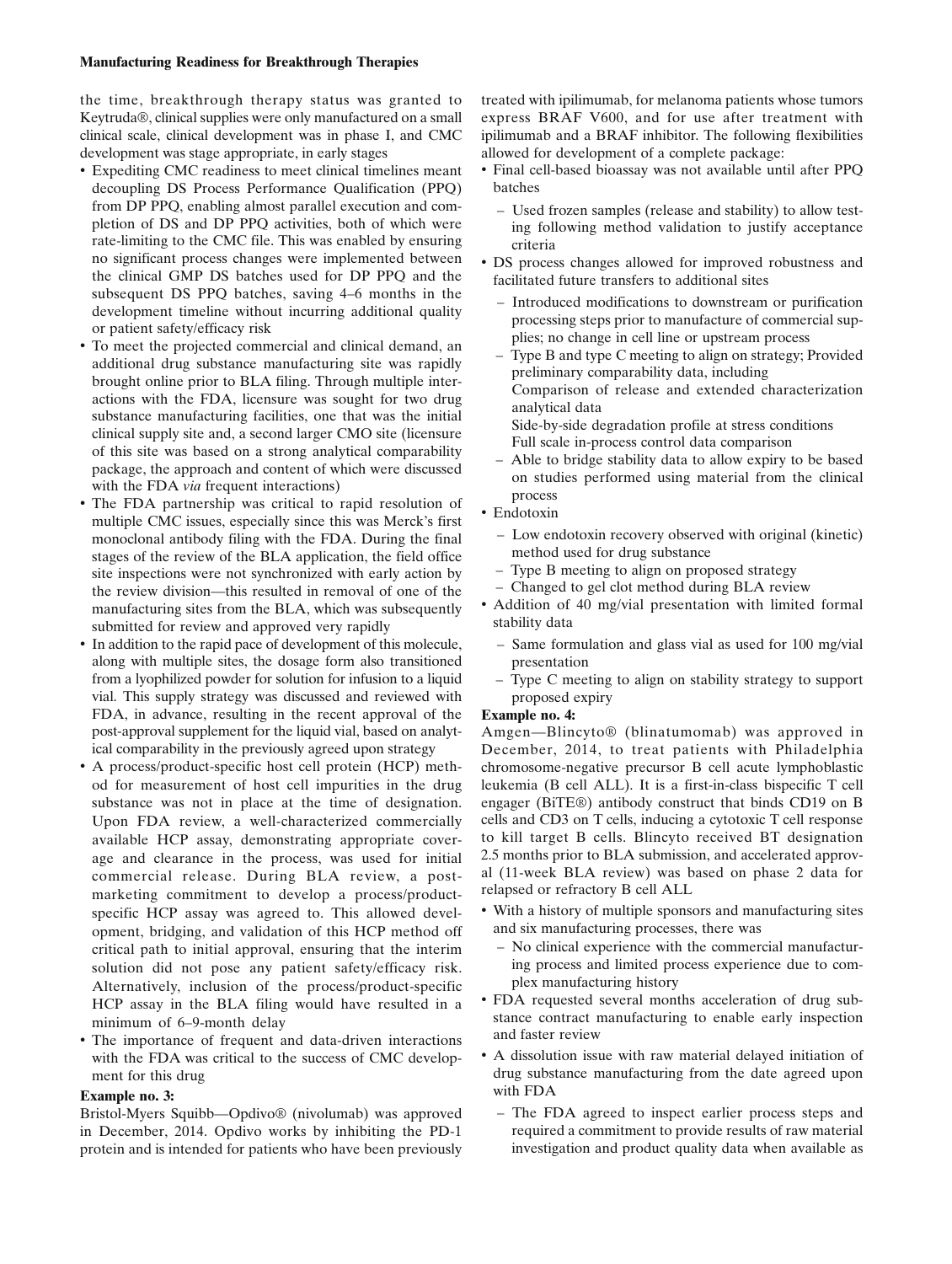<span id="page-7-0"></span>well as evidence of existing inventory to supply the market

- & The discontinuity in process characterization was addressed by extensive FDA information requests to understand process robustness
- & Post-marketing commitments to qualify tests for certain inprocess sample types and to complete drug substance and drug product container closure leachate studies allowed for timely submission and approval

### Small Molecules

#### Example no. 5:

Pfizer—Ibrance® (palbociclib) was granted accelerated approval, by the US FDA in early 2015, to treat postmenopausal women with estrogen receptor (ER)-positive, human epidermal growth factor receptor 2 (HER2)-negative metastatic breast cancer by inhibiting cyclindependent kinases (CDKs) 4 and 6. During commercial scale-up, the manufacturer identified a drop in dissolution performance at the end of each batch. This phenomenon did not occur at smaller manufacturing scale of the drug

- & In order to continue uninterrupted supply to the clinical study while this issue was being investigated, a batch cutoff at 85% was instituted by the sponsor to throw away the final 15% of each batch
- & The FDA was informed of the issue and agreement was obtained that the 85% cutoff was an appropriate interim measure until a permanent corrective action could be identified
- & The applicant identified a set of successful modifications to the encapsulator hopper to improve powder flow and eliminate over-lubrication of the tail end of the batch. Stratified data across multiple batches and strengths confirmed the corrective action was successful
- & Ultimately, the 85% cutoff was successfully phased out for the commercial process and all future clinical batches

### Example no. 6:

Pharmacyclics—Imbruvica® (ibrutinib), a first in class, selective, small molecule inhibitor of Bruton's tyrosine kinase (BTK), was granted breakthrough therapy status for three indications in early 2013. Imbruvica® received its first approval under breakthrough therapy designation (BTD) by the FDA on November 13, 2013, for the treatment of patients with mantle cell lymphoma who have received at least one prior therapy. Subsequently, Imbruvica® was approved by the FDA for three additional indications: the treatment of patients with chronic lymphocytic leukemia who have received at least one prior therapy, chronic lymphocytic leukemia patients with 17p deletion (under BTD), and for the treatment of patients with Waldenstrom's macroglobulinemia (under BTD). Because BTD was granted at the end of phase 2 clinical studies, development timelines for Imbruvica were shortened by about 12–18 months. CMC development activities were on the critical path for the NDA submission and commercial launch.

- & One of the regulatory starting materials Pharmacyclics proposed was not accepted by the FDA. FDA requested that the regulatory starting material should be separated from the DS by additional synthetic steps. The material which was custom manufactured for Pharmacyclics was therefore designated as an intermediate and the manufacturing process of this intermediate was added to the commercial manufacturing process. The site was rapidly readied for pre-approval inspections
- & At the CMC-specific pre-NDA meeting, several key issues were discussed with the FDA and agreements obtained to expedite commercial readiness. Agreement was obtained on regulatory starting materials, impurity qualification strategy, validation strategy, etc.
- & To meet the compressed timelines for NDA submission and approval, PPQ activities of DP and PPQ of DS were conducted in parallel. This was made possible because no major process changes were implemented between DS manufacturing process used to manufacture the pivotal clinical batches and eventual commercial process
- & The commercial DS manufacturing site was different from the site where earlier clinical batches were manufactured. Comparability data of clinical batches to commercial batches was used to support the change. Both clinical process and commercial process used similar control strategy and no major changes to the manufacturing process were made between the two sites
- & An alternate more discriminating dissolution method was developed and validated prior to NDA submission. However, available data generated using the new method was limited and not sufficient to propose a specification using this method. A commitment was made to collect additional data using the new method and revise the dissolution specification post-approval
- & Responses to FDA queries and request for information during review were completed promptly with turnaround time of 24–48 h
- & Labels, cartons, and other launch materials were printed at risk in order to minimize delay in commercial launch after approval

# ANNEX 2 ([5](#page-9-0))

Illustrative Examples of Adaptations of Traditional CMC Development and Manufacturing Approaches for APIs and Drug Products to Ensure Early Access

The following table from the European Federation of Pharmaceutical Industries Association (EFPIA) Technical Development and Operations Committee (TDOC) Briefing Paper (Annex 2) illustrates some expedited approaches which a company may take (MAPPs aligned approach) to ensure early access of medicines for the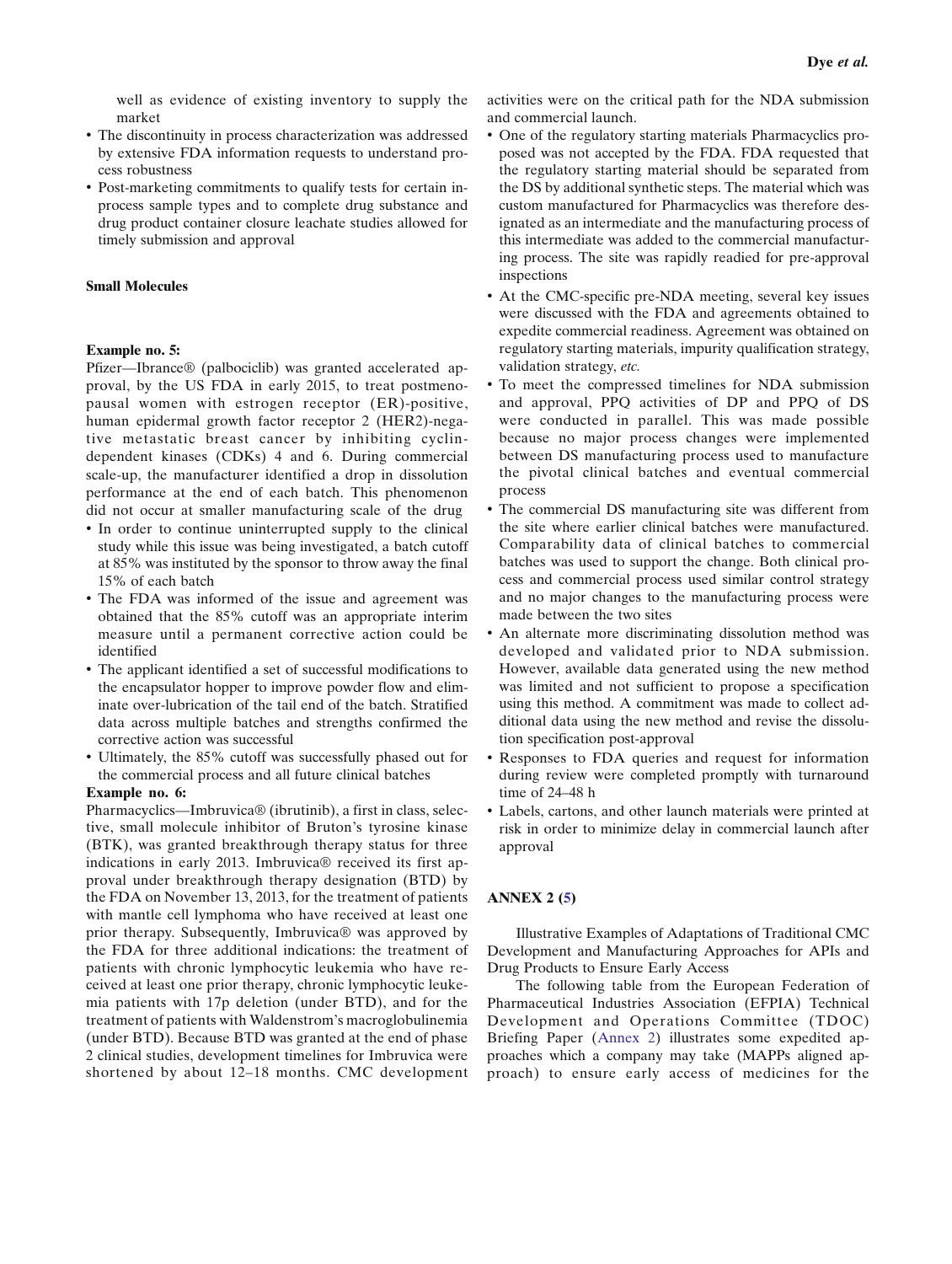Medicines Adaptive Pathways to Patients Initiative (MAPPs) in Europe. Note this table is not intended to be comprehensive and is for illustrative purposes only. Most aspects of the proposals are valid for small molecules/new chemical entities (NCEs) as well as large molecules/biotech products.

| <b>Topic</b>        | <b>Traditional approach</b>                                                                                                                                         | <b>MAPPs aligned approach</b>                                                                                                                                                                                                                                                                                                                                                                                                                                                                                                                                                                                                                                                                                                           |
|---------------------|---------------------------------------------------------------------------------------------------------------------------------------------------------------------|-----------------------------------------------------------------------------------------------------------------------------------------------------------------------------------------------------------------------------------------------------------------------------------------------------------------------------------------------------------------------------------------------------------------------------------------------------------------------------------------------------------------------------------------------------------------------------------------------------------------------------------------------------------------------------------------------------------------------------------------|
| Formulation         | Commercial formulation developed and<br>optimized; comparability to pivotal clinical<br>formulation demonstrated in dossier                                         | Use of clinical formulation or limited optimisation of<br>selected market form<br>Where relevant, comparability of launch formulation to<br>pivotal clinical formulation demonstrated in dossier                                                                                                                                                                                                                                                                                                                                                                                                                                                                                                                                        |
|                     |                                                                                                                                                                     | Where relevant/known, planned commercial formulation<br>described and a PACM Protocol to demonstrate<br>comparability to pivotal clinical formulation in<br>the dossier                                                                                                                                                                                                                                                                                                                                                                                                                                                                                                                                                                 |
| Packaging           | Optimized, based on minimum requirements<br>for protection                                                                                                          | Potential for use of "maximum protection pack" to<br>mitigate limited shelf-life                                                                                                                                                                                                                                                                                                                                                                                                                                                                                                                                                                                                                                                        |
| Analytical methods  | Developed and validated                                                                                                                                             | Developed and validated                                                                                                                                                                                                                                                                                                                                                                                                                                                                                                                                                                                                                                                                                                                 |
| Specification       | Established and documented<br>Supported by extensive dataset                                                                                                        | Established and documented; possibly broader<br>specifications as little data are available<br>May include more elements than traditional specification<br>due to limited data set and/or some parameters where<br>the data will be reported but acceptance criteria not<br>defined<br>Commitment to update (rationalize) after x time or y<br>batches, based on pre-defined criteria and to reassess<br>the control strategy.                                                                                                                                                                                                                                                                                                          |
| Impurity assessment | Impurities identified, risk assessed and<br>controlled<br>Controlled mainly by process knowledge<br>rather than specification testing                               | Impurities identified, risk assessed and controlled<br>Higher level of control by specification testing (could<br>include intermediates) may be needed until sufficient<br>data available to support greater reliance on process<br>control                                                                                                                                                                                                                                                                                                                                                                                                                                                                                             |
| Shelf-life          | Shelf-life at launch based upon defined length<br>of stability data on defined batch types/sizes<br>(ICH Q1A)<br>Post-approval extension as further data<br>emerges | Launch product will be supported by (ongoing) stability<br>studies, but ICH-conform data may be limited.<br>Negotiate employment of lean stability strategies<br>(including stress conditions), use of stability models, and<br>extrapolation for supporting shelf-life with competent<br>authorities, enhanced use of scientifically relevant<br>supporting data from earlier batches, and possibly more<br>than one batch annually in ongoing stability<br>Support of adequate shelf-life with use of highly protective<br>packaging/restrictive storage conditions as appropriate<br>to the elicited degradation mechanisms<br>Post-approval strategies will depend on formulation<br>strategy and may also involve novel approaches |
| Process development | Complete package at filing<br>Process supported by extensive development<br>studies                                                                                 | Partly based on platform knowledge, to be refined as more<br>batches/materials are investigated<br>May be based on proven acceptable ranges (or set points)<br>until data set complete; more reliance on end testing for<br>product release                                                                                                                                                                                                                                                                                                                                                                                                                                                                                             |
| Process validation  | Prospective or continued process verification                                                                                                                       | Seek regulators' agreement to a concurrent validation<br>approach, including extended monitoring                                                                                                                                                                                                                                                                                                                                                                                                                                                                                                                                                                                                                                        |
| Scale of production | Commercial scale                                                                                                                                                    | Small commercial scale<br>Scale-up protocol defined                                                                                                                                                                                                                                                                                                                                                                                                                                                                                                                                                                                                                                                                                     |